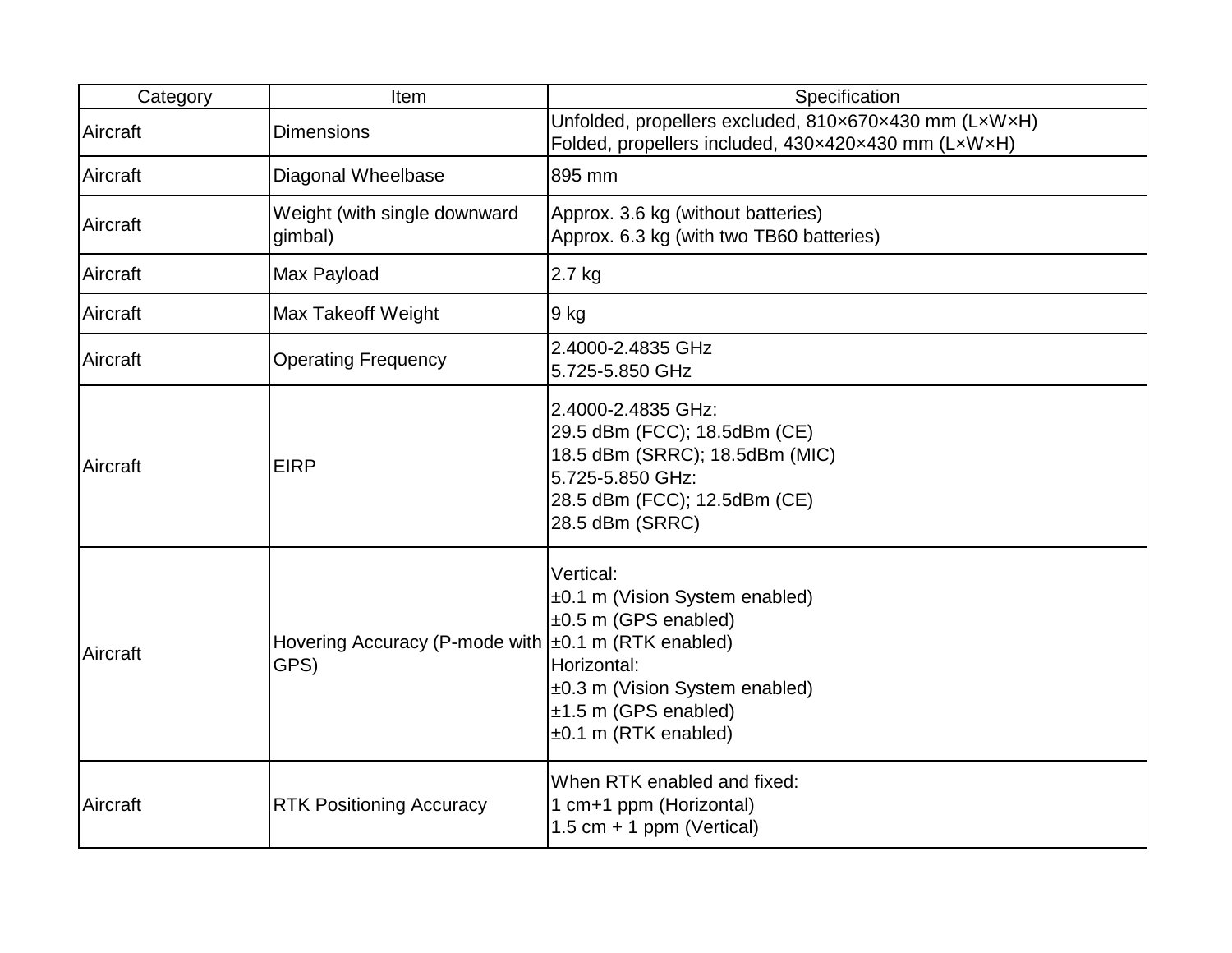| Aircraft                 | <b>Max Angular Velocity</b>                                          | Pitch: 300°/s, Yaw: 100°/s                                                                                               |
|--------------------------|----------------------------------------------------------------------|--------------------------------------------------------------------------------------------------------------------------|
| Aircraft                 | Max Pitch Angle                                                      | 30° (P-mode, Forward Vision System enabled: 25°)                                                                         |
| Aircraft                 | Max Ascent Speed                                                     | S mode: 6 m/s<br>P mode: $5 \text{ m/s}$                                                                                 |
| Aircraft                 | Max Descent Speed (vertical)                                         | S mode: 5 m/s<br>$P$ mode : 3 m/s                                                                                        |
| Aircraft                 | Max Descent Speed (tilt)                                             | S Mode: 7 m/s                                                                                                            |
| Aircraft                 | Max Speed                                                            | S mode: 23 m/s<br>P mode: 17 m/s                                                                                         |
| Aircraft                 | Service Ceiling Above Sea Level                                      | 5000 m (with 2110 propellers, takeoff weight $\leq$ 7 kg) / 7000 m (with<br>2195 propellers, takeoff weight $\leq 7$ kg) |
| Aircraft                 | <b>Max Wind Resistance</b>                                           | $15 \text{ m/s}$                                                                                                         |
| Aircraft                 | Max Flight Time                                                      | 55 min                                                                                                                   |
| Aircraft                 | <b>Supported DJI Gimbals</b>                                         | Zenmuse XT2/XT S/Z30/H20/H20T                                                                                            |
| Aircraft                 | <b>Supported Gimbal</b><br>Configurations                            | Single Downward Gimbal, Dual Downward Gimbals, Single Upward<br>Gimbal, Upward and Downward Gimbals, Triple Gimbals      |
| Aircraft                 | <b>Ingress Protection Rating</b>                                     | <b>IP45</b>                                                                                                              |
| Aircraft                 | <b>GNSS</b>                                                          | GPS+GLONASS+BeiDou+Galileo                                                                                               |
| Aircraft                 | <b>Operating Temperature</b>                                         | -20°C to 50°C (-4°F to 122° F)                                                                                           |
| <b>Remote Controller</b> | <b>Operating Frequency</b>                                           | 2.4000-2.4835 GHz<br>5.725-5.850 GHz                                                                                     |
| <b>Remote Controller</b> | Max Transmitting<br>Distance(unobstructed, free of<br>interference)) | NCC/FCC: 15 km<br>CE/MIC: 8 km<br>SRRC: 8 km                                                                             |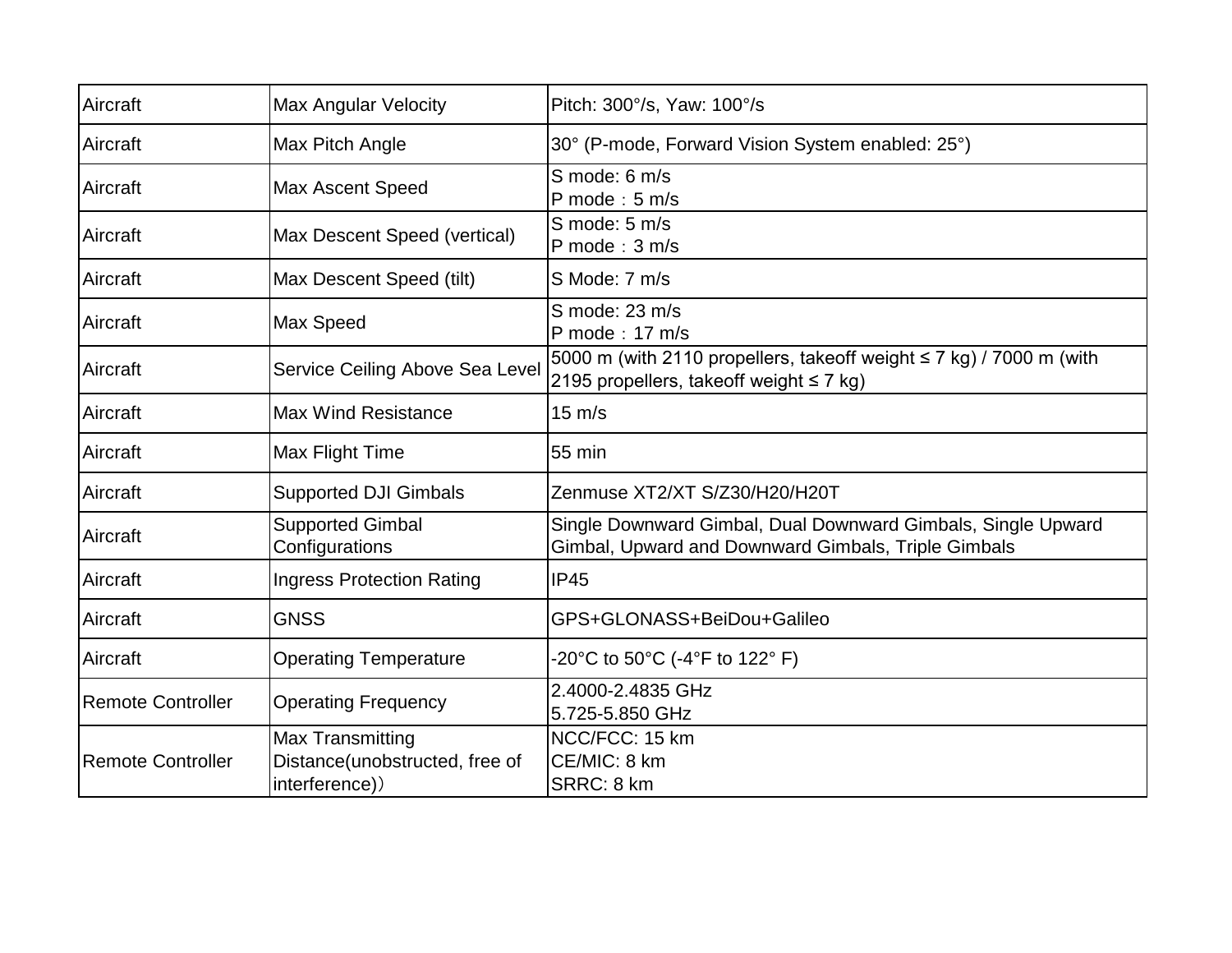| <b>Remote Controller</b> | <b>EIRP</b>                   | 2.4000-2.4835 GHz:<br>29.5 dBm (FCC) 18.5dBm (CE)<br>18.5 dBm (SRRC); 18.5dBm (MIC)<br>5.725-5.850 GHz:<br>28.5 dBm (FCC); 12.5dBm (CE)<br>20.5 dBm (SRRC)                                                                                                  |
|--------------------------|-------------------------------|-------------------------------------------------------------------------------------------------------------------------------------------------------------------------------------------------------------------------------------------------------------|
| <b>Remote Controller</b> | <b>External battery</b>       | Name: WB37 Intelligent Battery<br>Capacity: 4920 mAh<br>Voltage: 7.6V<br>Type: LiPo<br>Energy: 37.39Wh<br>Charging time (using BS60 Intelligent Battery Station): 70 minutes (15°C)<br>to 45 $^{\circ}$ C); 130 minutes (0 $^{\circ}$ C to 15 $^{\circ}$ C) |
| <b>Remote Controller</b> | <b>Built-in battery</b>       | Type: 18650 lithium ion battery (5000 mAh $@7.2$ V)<br>Charging: Use a USB charger with specification of 12V / 2A<br>Rated power: 17 W<br>Charging time: 2 hours and 15 minutes (Using a USB charger with<br>specification of 12V / 2A)                     |
| <b>Remote Controller</b> | <b>Battery Life</b>           | Built-in battery: Approx. 2.5h<br>Built-in battery+External battery: Approx. 4.5h                                                                                                                                                                           |
| <b>Remote Controller</b> | <b>USB Power Supply</b>       | 5 V / 1.5 A                                                                                                                                                                                                                                                 |
| <b>Remote Controller</b> | <b>Operating Temperature</b>  | -20°C to 40°C (-4 °F to 104 °F)                                                                                                                                                                                                                             |
| <b>Vision System</b>     | <b>Obstacle Sensing Range</b> | Forward/Backward/Left/Right: 0.7-40m<br>Upward/Downward: 0.6-30m                                                                                                                                                                                            |
| <b>Vision System</b>     | <b>FOV</b>                    | Forward/Backward/Downward: 65° (H), 50° (V)<br>Left/Right/Upward: 75°(H), 60°(V)                                                                                                                                                                            |
| <b>Vision System</b>     | <b>Operating Environment</b>  | Surfaces with clear patterns and adequate lighting (> 15 lux)                                                                                                                                                                                               |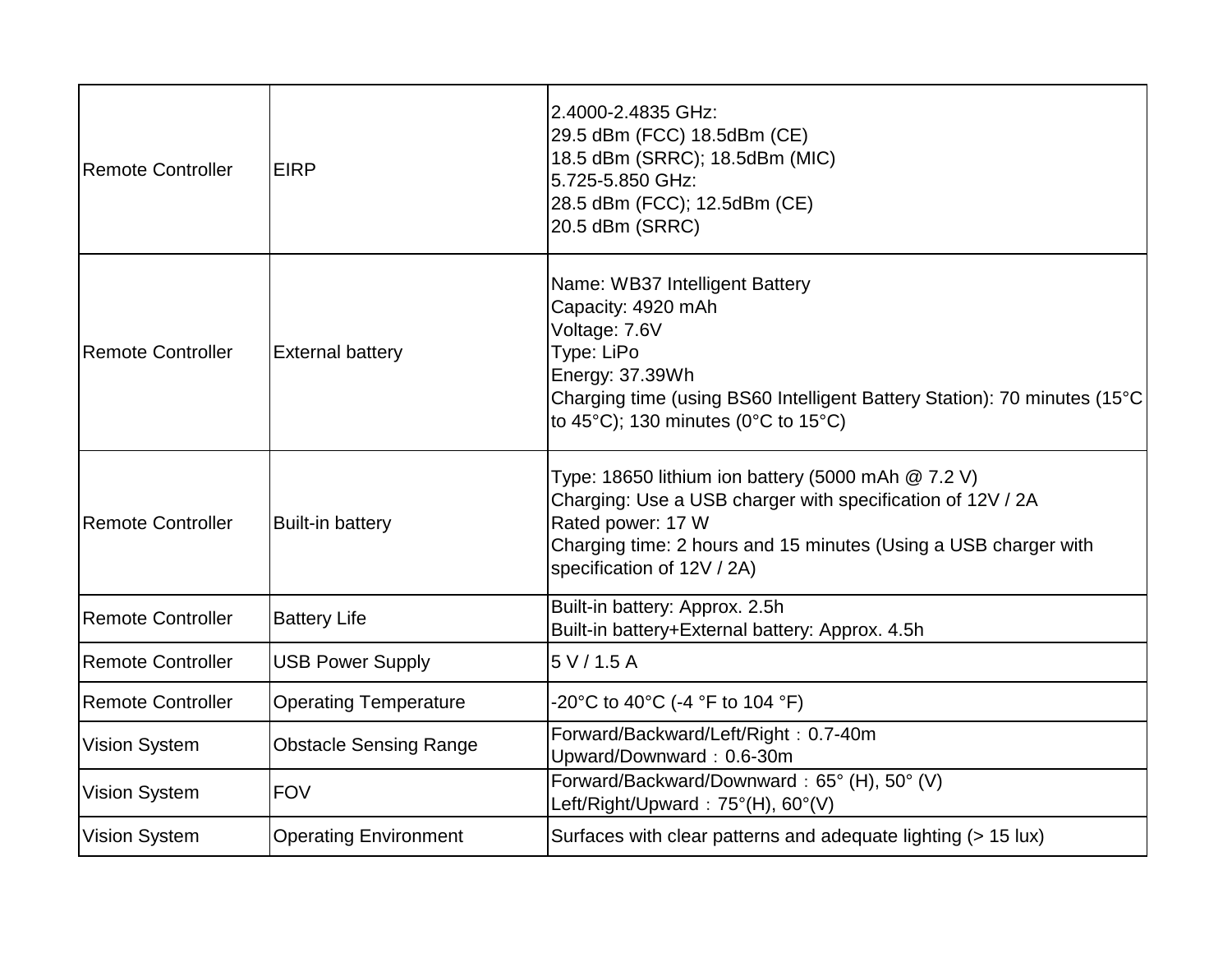| <b>Infrared ToF Sensing</b><br>System | <b>Obstacle Sensing Range</b> | $0.1 - 8m$                                                  |
|---------------------------------------|-------------------------------|-------------------------------------------------------------|
| Infrared ToF Sensing<br>System        | <b>FOV</b>                    | $30^{\circ}$ (±15°)                                         |
| Infrared ToF Sensing<br>System        | <b>Operating Environment</b>  | Large, diffuse and reflective obstacles (reflectivity >10%) |
| Top and bottom<br>auxiliary light     | Effective lighting distance   | 5 <sub>m</sub>                                              |
| FPV Camera                            | Resolution                    | 960p                                                        |
| <b>FPV Camera</b>                     | <b>FOV</b>                    | $145^\circ$                                                 |
| <b>FPV Camera</b>                     | Frame rate                    | 30 fps                                                      |
| Intelligent Flight<br><b>Battery</b>  | Name                          | <b>TB60</b>                                                 |
| Intelligent Flight<br>Battery         | Capacity                      | 5935 mAh                                                    |
| Intelligent Flight<br><b>Battery</b>  | Voltage                       | 52.8 V                                                      |
| Intelligent Flight<br>Battery         | <b>Battery Type</b>           | LiPo 12S                                                    |
| Intelligent Flight<br><b>Battery</b>  | Energy                        | 274 Wh                                                      |
| Intelligent Flight<br><b>Battery</b>  | Net Weight                    | Approx. 1.35 kg                                             |
| Intelligent Flight<br><b>Battery</b>  | <b>Operating Temperature</b>  | -4°F to 122°F (-20°C to 50°C)                               |
| Intelligent Flight<br><b>Battery</b>  | Ideal storage temperature     | 71.6°F to 86°F (22°C to 30°C)                               |